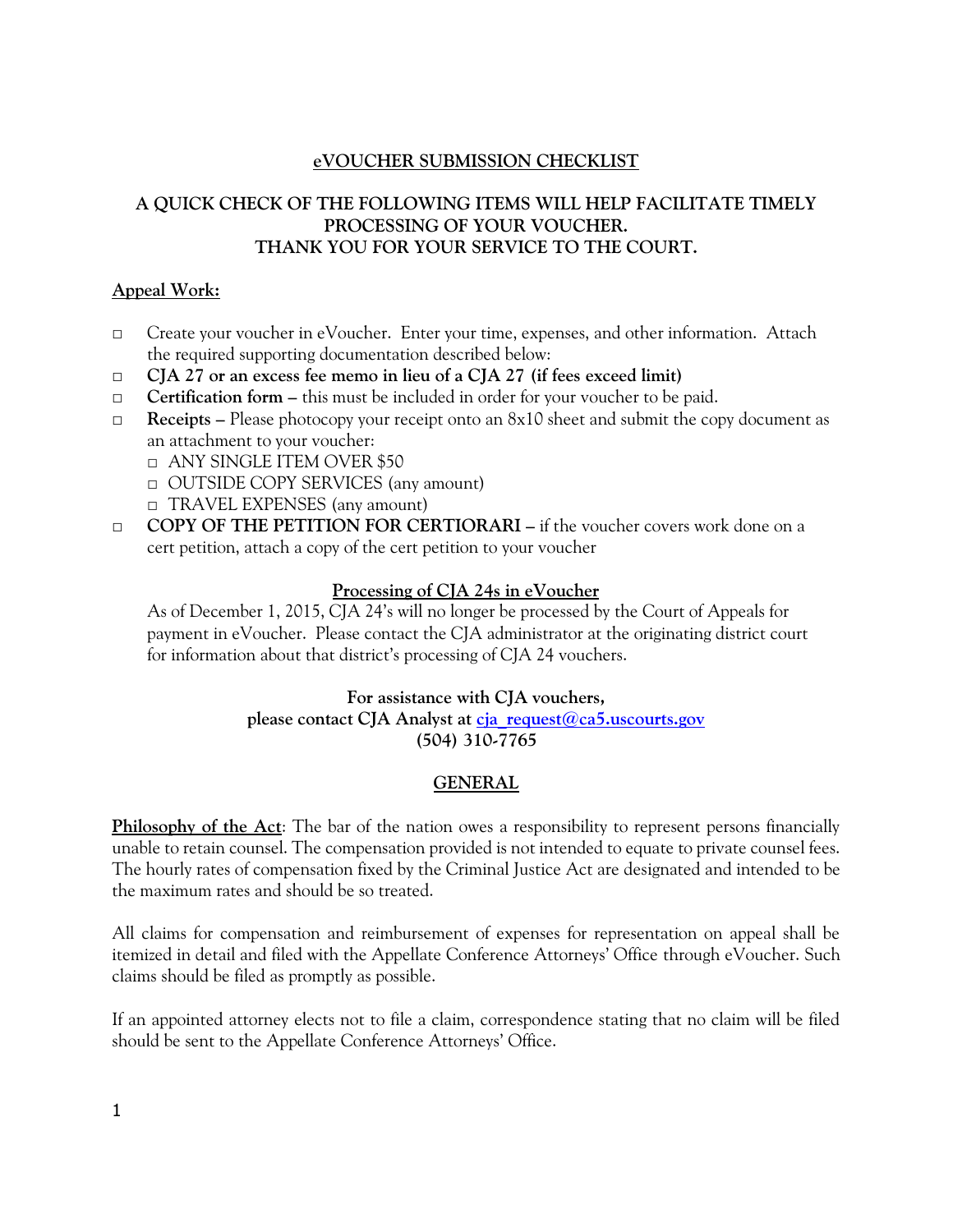**ALL PAYMENTS MADE PURSUANT TO THE CRIMINAL JUSTICE ACT ARE SUBJECT TO POST−AUDIT. UNLESS TIME ENTRIES ARE MADE IN EVOUCHER CONTEMPORANEOUSLY WITH THE WORK, OTHER CONTEMPORANEOUS TIME AND EXPENSE RECORDS MUST BE MAINTAINED FOR THREE YEARS AFTER APPROVAL OF THE FINAL VOUCHER. ANY OVERPAYMENTS ARE SUBJECT TO COLLECTION, INCLUDING THROUGH DEDUCTIONS FROM FUTURE VOUCHER PAYMENTS.**

#### **COMPENSATION**

| Date of Service                    | In Court            | Out of Court        |
|------------------------------------|---------------------|---------------------|
|                                    | <b>Hourly Rates</b> | <b>Hourly Rates</b> |
| Criminal Appeals (CJA 20)          |                     |                     |
| Jan. 1, 2016 to present            | \$129               | \$129               |
| Jan. 1, 2015 to Dec. 31, 2015      | \$127               | \$127               |
| March 1, 2014 to Dec. 31, 2014     | \$126               | \$126               |
| September 1, 2013 to Feb. 28, 2014 | \$110               | \$110               |
| January 1, 2010 to Aug. 31, 2013   | \$125               | \$125               |
| March 11, 2009 to Dec. 31, 2009    | \$110               | \$110               |
| Jan 1, 2008 to March 10, 2009      | \$100               | \$100               |
| May 20 2007 to Dec. 31, 2007       | \$94                | \$94                |
| Jan 1, 2006 to May 19, 2007        | \$92                | \$92                |
|                                    |                     |                     |
| Death Penalty Appeals (CJA 30)     |                     |                     |
| Jan. 1, 2016 to present            | \$183               | \$183               |
| Jan. 1, 2015 to Dec. 1, 2015       | \$181               | \$181               |
| March 1, 2014 to Dec. 31, 2014     | \$180               | \$180               |
| September 1, 2013 to Feb. 28, 2014 | \$163               | \$163               |
| January 1, 2010 to Aug. 31, 2013   | \$178               | \$178               |
| March 11, 2009 to Dec. 31, 2009    | \$175               | \$175               |
| Jan 01, 2008 to March 10, 2009     | \$170               | \$170               |
| May 20 2007 to Dec 31, 2007        | \$166               | \$166               |
| Jan 1, 2006 to May 19, 2007        | \$163               | \$163               |
|                                    |                     |                     |

#### **APPLICABLE HOURLY RATES**

Please call for information about rates for earlier periods.

#### **IN COURT TIME**

In-court time should be limited to time actually spent participating in oral argument on the case for which the CJA attorney is appointed. Other time spent in the courthouse waiting for the case to be called, etc., should be recorded as out of court time.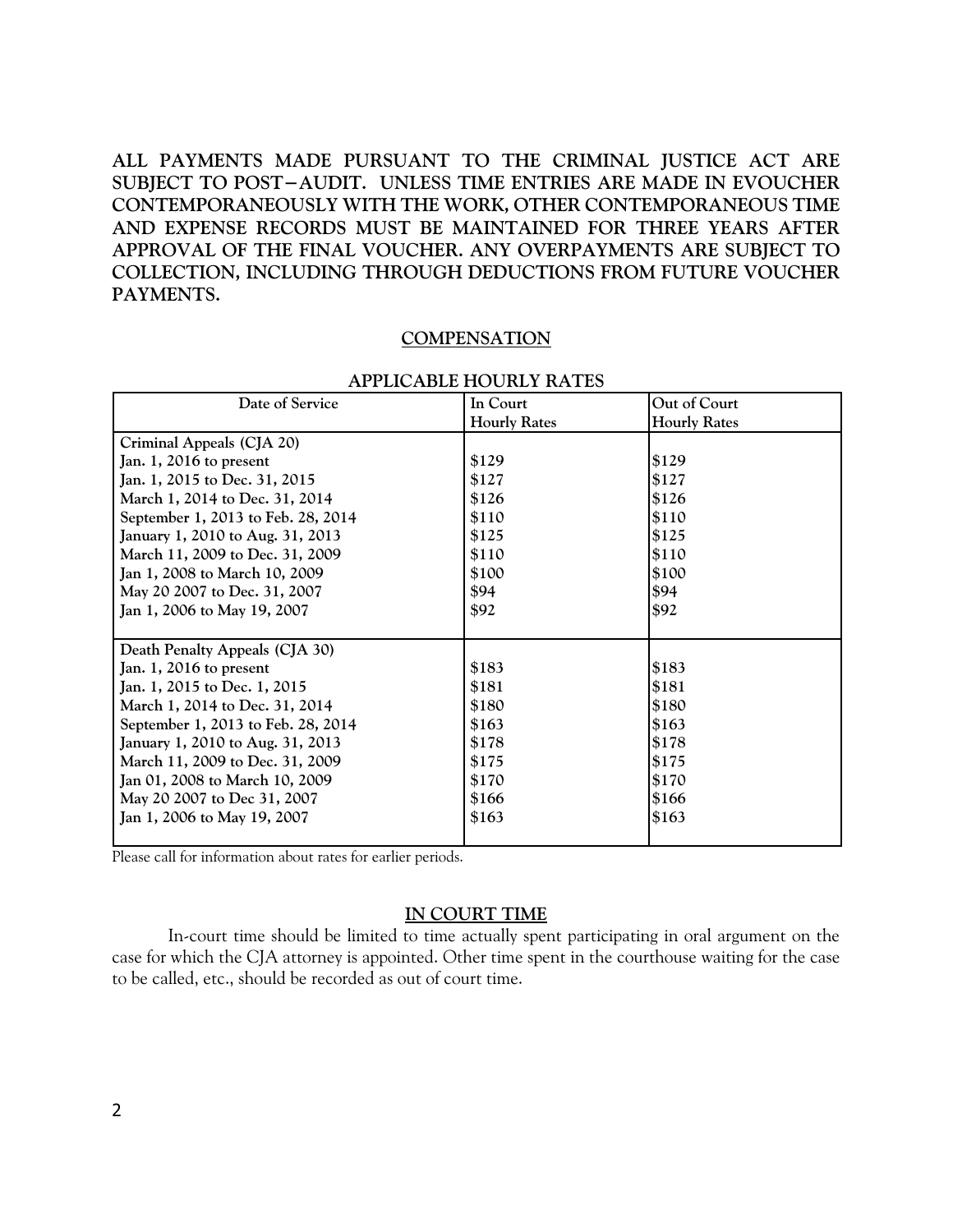# **MAXIMUM COMPENSATION LIMITS**

Payments for representation on appeal in excess of the limitations may be made for extended or complex representation whenever the Court of Appeals certifies that the amount of such excess payment is necessary to provide fair compensation, and such excess payment is approved by a Fifth Circuit judge.

# *NON-DEATH PENALTY APPEALS*

Pub. L. No. 110-406 amended the CJA to raise the case compensation maximums applicable to appointed panel attorneys in non-capital representations "simultaneously" with aggregate percentage increases in the maximum non-capital hourly compensation rate.

Please refer to the chart below:

# **NOTE: ALL LIMITS REFER TO FEES ONLY AND DO NOT INCLUDE EXPENSES.**

| DATE OF LAST FEE WORKSHEET ENTRY     | <b>CASE MAX</b> |
|--------------------------------------|-----------------|
| January 1, 2016 to present           | \$7200          |
| January 1, 2015 to December 31, 2015 | \$7100          |
| March 1, 2014 to December 31, 2014   | \$7000          |
| January 1, 2010 to February 28, 2014 | \$6900          |
| March 11, 2009 to December 31, 2009  | \$6100          |
| October 13, 2008 to March 10, 2009   | \$5600          |
| Before October 13, 2008              | \$5000          |

For other representations required or authorized by the CJA, completed on or after January 1, 2010, the case compensation maximum is \$2,100. This category includes, but is not limited to, appeals from the following representations: **probation violations, revocations of supervised release, parole proceedings, and retroactive applications of crack cocaine amendment**.

# *DEATH PENALTY APPEALS*

Any request for compensation in excess of a total of \$50,000 in federal capital prosecutions and any request for compensation in excess of \$15,000 in § 2254 and § 2255 cases is presumptively excessive. These compensation thresholds apply to the total compensation requested by all attorneys appointed to represent the defendant and include any interim payments.

# **WRIT OF CERTIORARI**

Fees and expenses for preparation of a Petition for Writ of Certiorari to the Supreme Court of the United States are reimbursable by the 5th Circuit. Attorneys can be reimbursed on the original voucher submitted to this court if all cert work has been completed at the time of submission. If a voucher has already been submitted and paid for prior work on a case, an additional voucher can be completed and marked as supplemental in the "claim status" section of the voucher. Amounts claimed for a Petition for Writ of Certiorari are included in the maximum compensation limits; therefore, if the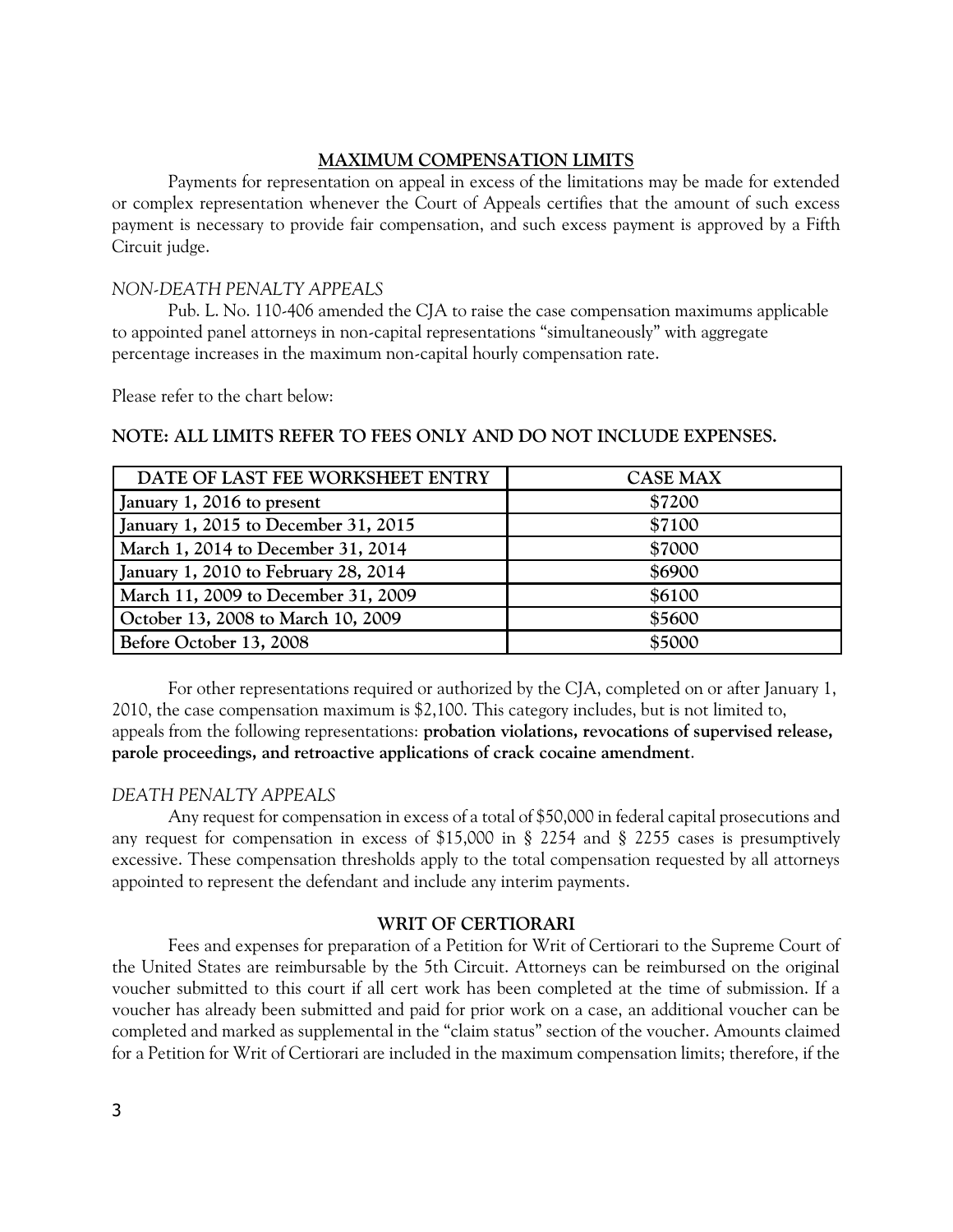additional fees requested plus any prior amounts paid cause the total amount to exceed the case maximum, a CJA 27 should be included. **A copy of the Petition for Certiorari must accompany the voucher.** Please use the fees and expense worksheet designated for the preparation of the Petition for Writ of Certiorari.

# **EXCEEDING THE CASE MAXIMUM**

Any attorney's request for payment that is presumptively excessive, because of the hourly rate, the total amount requested or both, must be justified by the requesting attorney in a written submission filed with the voucher.

If the fees incurred exceed the statutory case maximum, it is necessary to submit one of the two documents listed below with your voucher:

1. The CJA 27 Supplemental Information Statement for Compensation in Excess of the Statutory Case Compensation Maximum form justifying the amount claimed (a memorandum containing the equivalent information is also acceptable, and in some circumstances may be more practical than using the form),

# *OR*

2. A letter of acceptance of the maximum compensation stating that all fees over the statutory maximum are waived. Once fees are waived, no further fee submissions for the work will be considered.

# **COMPENSATION AND EXPENSE OF ASSOCIATE ATTORNEYS**

A separate Fees Worksheet for each person for whom fees are claimed must be submitted with the CJA voucher. Appointed counsel may claim compensation for services furnished by a partner or associate, but the aggregate fees remained subject to the presumptive limits. However, the court expects court appointed counsel to have taken the lead in the preparation of the brief and to present oral argument, if argument is allowed. Appointed counsel who wish to obtain the assistance of attorneys who are not partners or associates must obtain prior approval.

Each voucher must be accompanied by a form certifying that counsel personally performed all work reported on the worksheets submitted with the voucher or that work reported on the worksheets by anyone other than appointed counsel has been reported separately with clear identification of that individual and his or her business relationship with counsel. Claims by associate counsel for in-court services and travel expenses in connection with oral argument cannot be allowed unless specific prior authorizations is obtained.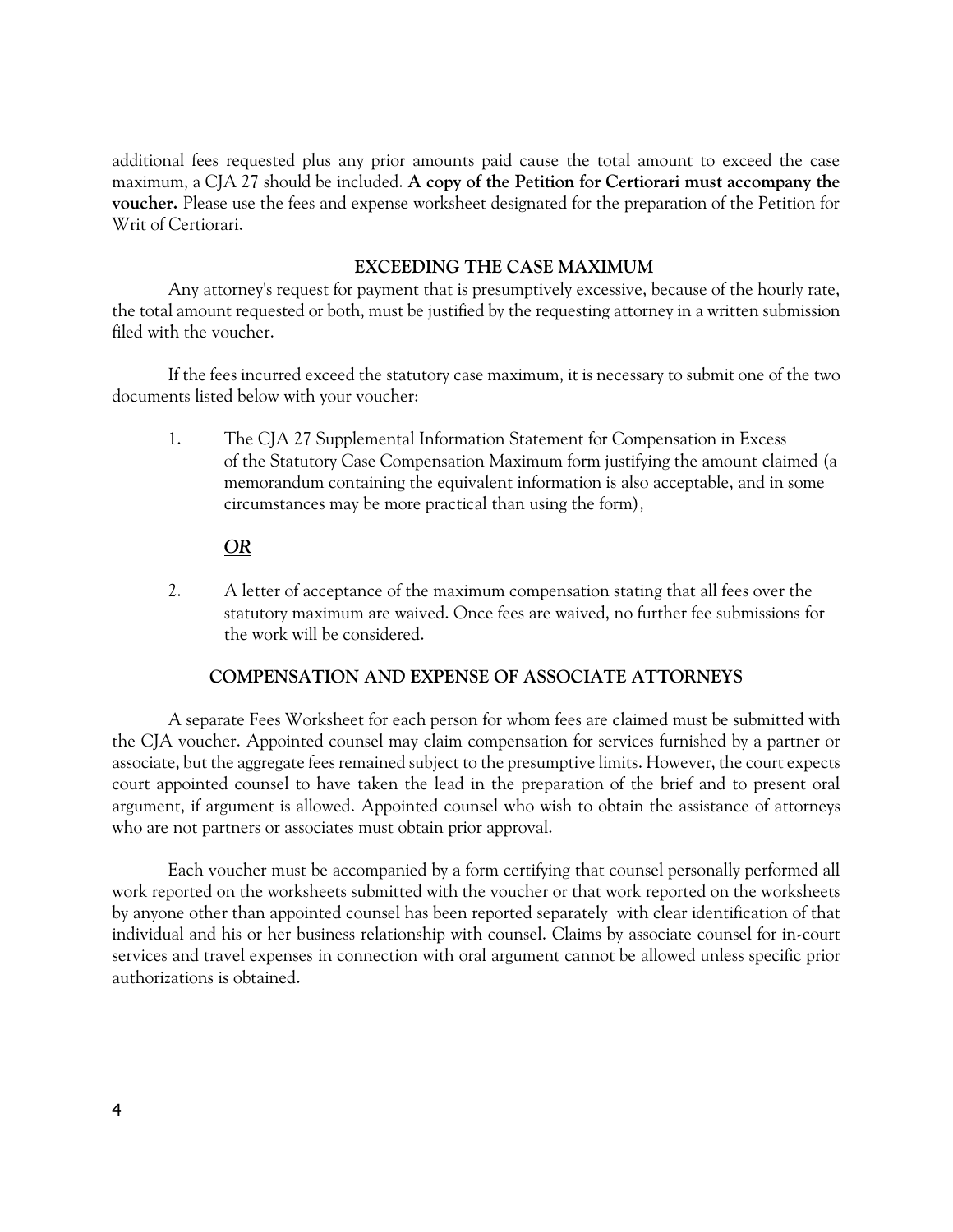#### **COMPENSATION FOR SUBSTITUTED ATTORNEYS**

If an attorney is substituted for an attorney previously appointed in the same case, the total compensation that may be paid to both attorneys may not exceed the statutory maximum for one defendant, unless the case involves extended or complex representation.

# **COMPENSATION FOR SERVICE PROVIDERS**

#### INVESTIGATIVE, EXPERT, AND OTHER SERVICES

Appointed counsel may obtain investigative, expert, and other services necessary for adequate representation in accordance with the procedures set forth in subsection (e) of the Criminal Justice Act (CJA), 18 U.S.C. §3006A. Prior authorization is required for all such services where the cost, excluding expenses, will exceed \$800. Failure to obtain prior authorization will result in the disallowance of any amount claimed for compensation in excess of \$800, unless the presiding judicial officer, in the interest of justice, finds that timely procurement of necessary services could not await prior authorization. Payment for these services should be claimed directly by the service provider on a CJA Form 21 for non-death penalty appeals or on a CJA Form 31 for death penalty appeals.

#### LAW STUDENTS, LEGAL ASSISTANTS, & PARALEGALS

Work performed by a law student, legal assistant, and/or paralegal must be detailed on the Law Student/Legal Assistant/Paralegal worksheets and the claim for compensation should be made separately on a Form CJA21. A separate worksheet is required for each person providing services. Without prior approval, attorneys will be reimbursed a maximum \$25 per hour up to \$800 for Law Student/Legal Assistant/Paralegal fees. Compensation exceeding \$800, or higher hourly rates, must be pre-approved by the Senior Appellate Conference Attorney. Attorneys' written request to exceed the maximum should be submitted **via email to cja\_request@ca5.uscourts.gov or via facsimile transmission to CJA Analyst at (504) 310-7583.**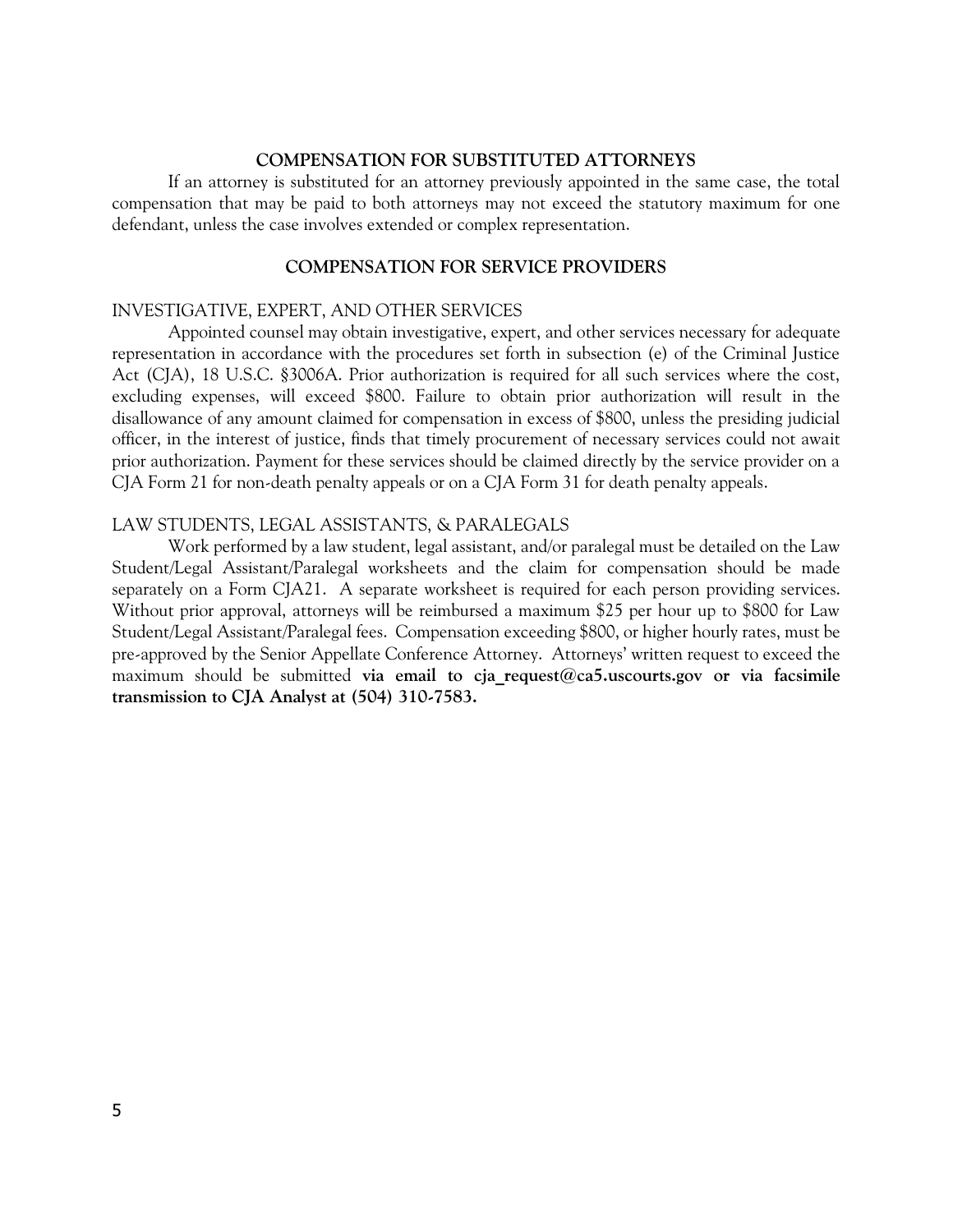#### **TRAVEL**

Please contact cja\_travel@ca5.uscourts.gov for travel authorization.

#### **ORAL ARGUMENT**

Time & expenses for travel to oral argument are reimbursable. Prior authorization must be obtained if counsel wishes to have airfare paid for directly by the government or if expenses will be more than would be required to travel to the location of the oral argument by the most economical means and lodging for a single night's stay. If counsel wishes to have travel paid for directly by the government, travel arrangements may be made through National Travel, by calling **1-800-445-0668** after travel authorization is obtained. Tickets arranged through National Travel will be billed directly to the government. Travel must be by method of transportation which will result in the greatest advantage to the government, cost and travel time considered, and claimed on an actual expense basis.

#### **CLIENT VISITS**

Time and expenses for a visit to the client are reimbursable but must be pre-authorized by the Senior Appellate Conference Attorney unless the total round trip travel time does not exceed 4 hours. All client visits requiring overnight accommodations, air travel, or more than 4 hours driving time – round trip – must be requested in writing (e-mail is preferred).

#### **TRAVEL TIME**

Compensation shall be approved for time spent in necessary and reasonable travel. Allowable time for travel includes only those hours actually spent in or awaiting transit. Accordingly, if a trip necessarily and reasonably requires overnight lodging, compensable travel time to the destination from the attorney's home or office would terminate upon arrival and check-in at the hotel or other place of accommodation plus travel time returning directly to the attorney's office from the destination. Whenever a traveler uses a private automobile in lieu of a commercial airline for official purposes as a matter of personal preference, or if travel has multiple purposes, the court will determine whether the travel time should be reduced or apportioned. The court will compensate the appointed attorney for that portion of the travel time reasonably attributable to the performance of the attorney's duties under the Act.

#### **TRAVEL EXPENSES**

Travel-related expenses that are incidental to the representation (e.g., transportation, lodging, meals, parking, and mileage) must be itemized on the Travel Expense Worksheet and will be reimbursed on an actual expense basis. Counsel should be guided by the prevailing limitations for travel and subsistence expenses of federal employees. Travel expenses for oral argument purposes will be limited to a total of one and one-half days. Receipts are required when the voucher is submitted for payment. Any special travel expenses other than for travel to and from the place of hearing and maintenance there should not be incurred by any attorney or other representative appointed under this Plan without a prior *ex parte* application to and approval by the Court.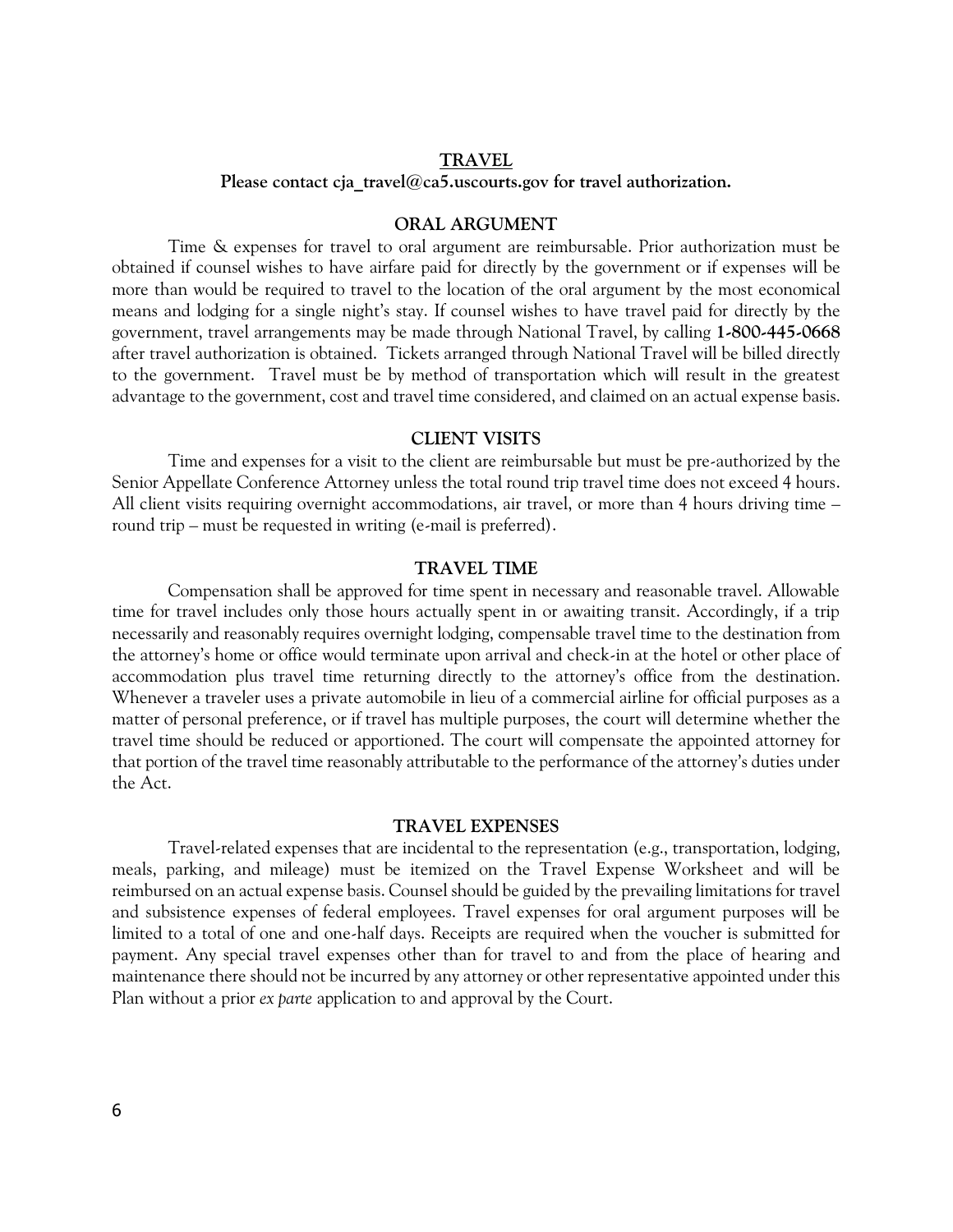#### LOCAL TRANSPORTATION

All local travel will be accomplished by the most economical means possible, and claimed on an actual expense basis.

#### COMMERCIAL AIRFARE

Pursuant to Section 702 of the Federal Courts Administration Act of 1992, Public Law 102- 572, 106 Stat. 4506, attorneys are authorized to obtain government travel for providing representation under the Criminal Justice Act. Whenever a traveler purchases airline tickets directly, payment for such travel shall be limited to the Government rate available through National Travel or the least expensive rate available, whichever is less. Air travel in first class, business class or other upgraded accommodation is prohibited.

#### TAXI CAB FARE

For airport cab fare in New Orleans, this court pays a maximum rate of \$66 plus tip round-trip for oral argument.

#### AUTOMOBILE TRANSPORTATION

If travel is by automobile the total mileage cost shall not exceed the fare authorized by National Travel for economy travel by air, except in an emergency, or in other unusual circumstances. Reimbursement for travel by privately owned automobile shall not exceed the current government authorized rate for official travel per mile on a straight mileage basis, plus parking and tolls. Fuel and other expenses of automobile ownership are included in the per-mile rate.

| Date of Service      | Rate                |
|----------------------|---------------------|
| $1/1/15$ – present   | 575.0¢              |
| $1/1/14 - 12/31/14$  | 56.0 $\mathfrak{c}$ |
| $1/1/13 - 12/31/13$  | $56.5\ell$          |
| $4/17/12 - 12/31/12$ | $55.5\ell$          |
| $1/1/11 - 4/16/12$   | 51.0 <sub>t</sub>   |
| $1/1/10 - 12/31/10$  | $50.0\ell$          |
| $1/1/09 - 12/31/09$  | 55.0 $\ell$         |
| $7/1/8 - 12/31/08$   | 58.5 $\phi$         |
| $1/1/08 - 6/30/08$   | 50.5 $\phi$         |
| $2/1/07 - 12/31/07$  | $48.5\phi$          |
| $1/1/06 - 1/31/07$   | 44.5 <sub>t</sub>   |

## **MILEAGE RATES**

Attorneys wishing to drive long distances instead of using reasonably available air travel should request pre-authorization to determine to what extent travel time and mileage are reimbursable.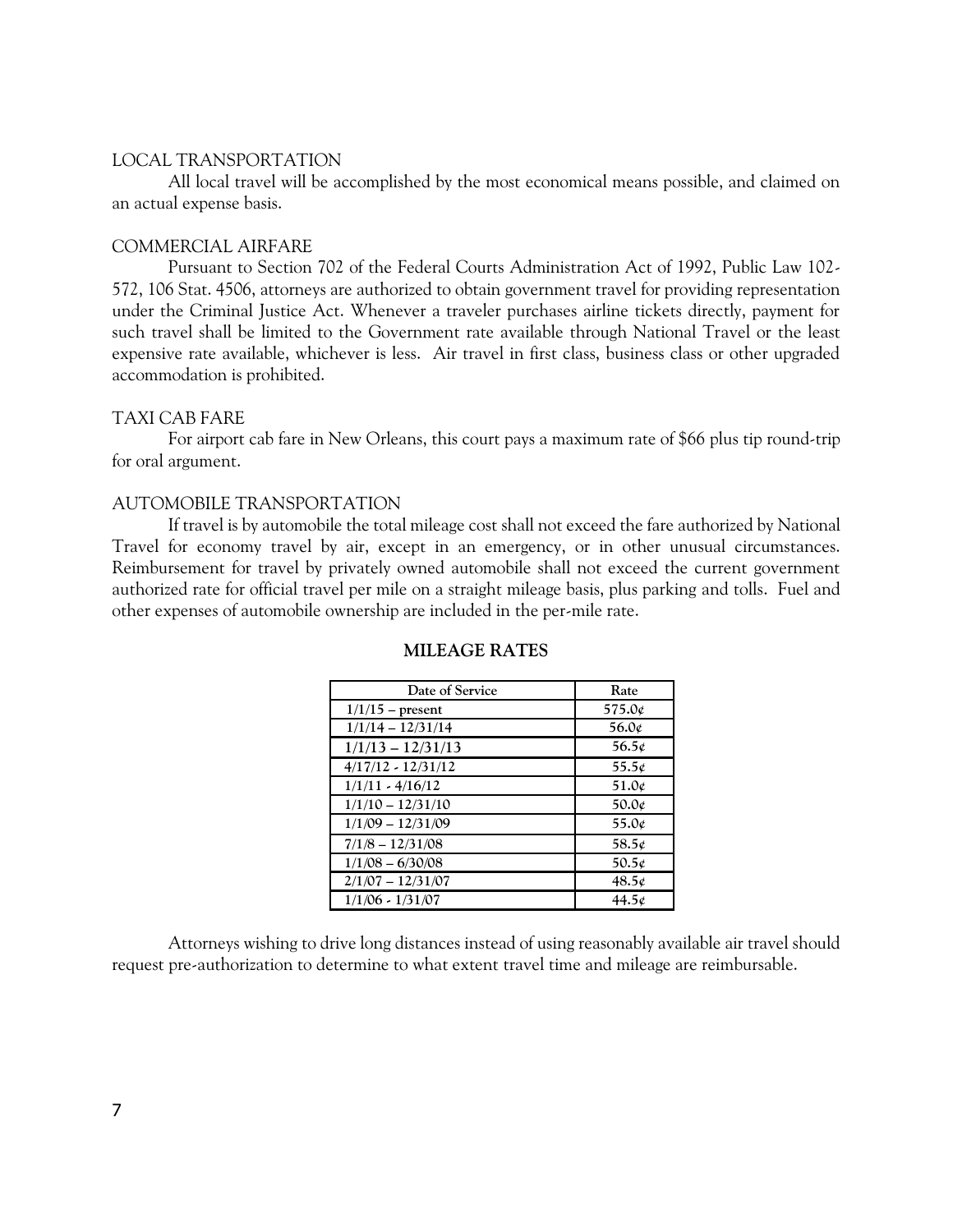### **OTHER EXPENSES**

#### **OFFICE EXPENSES**

The statutory fee is intended to include compensation for general office overhead. General office overhead includes office expenses that would normally be covered by the fee and not charged separately to the client, such as regular office supplies, overtime, secretarial services, rent, and local telephone services. Therefore, except in extraordinary circumstances, personnel costs, rent, telephone service, and secretarial help (whether regularly or specially employed and even if counsel has no regularly employed secretary) are not reimbursable.

## *PHOTOCOPYING*

Outside Copy Service

Actual costs not to exceed 25¢ per page will be paid**. All claims for outside copying expenses must be accompanied by a receipt.** 

### In-House Copies

Actual costs not to exceed  $15¢$  per page will be paid.

#### *POSTAGE*

This must be accomplished by the most economical means possible and claimed on an actual expense basis. The court will not reimburse for certified mail, return receipt, or tracking. **Receipts are required for all claims over \$50**.

#### *COURIER SERVICE*

### Non-Death Penalty Appeals

Routine documents ordinarily should be prepared in time to permit use of the least expensive services available. **The court will not reimburse for overnight mail/courier services in non-death penalty cases, except as follows:** 

*Arranging To Pay For Shipping The Record On Appeal: Effective November 1, 2004, 5th Cir. R. 30.1 allows the clerk to "require the party receiving" the record on appeal to "pay reasonable shipping costs as a condition of receiving the record." See <u><i>[www.ca5.uscourts.gov.](file://///circ5.dcn/data/ca/docs/CJA%20-%20appellate/FORMS/www.ca5.uscourts.gov)*</u>

#### Death Penalty Appeals

The court will pay for express mail in Death Penalty cases, provided a copy of the receipt is attached when the voucher is submitted for payment.

## *LONG DISTANCE CHARGES*

Long distance calls must be accomplished by the most economical means possible and claimed on an actual expense basis. Receipts are required for all claims over \$50.